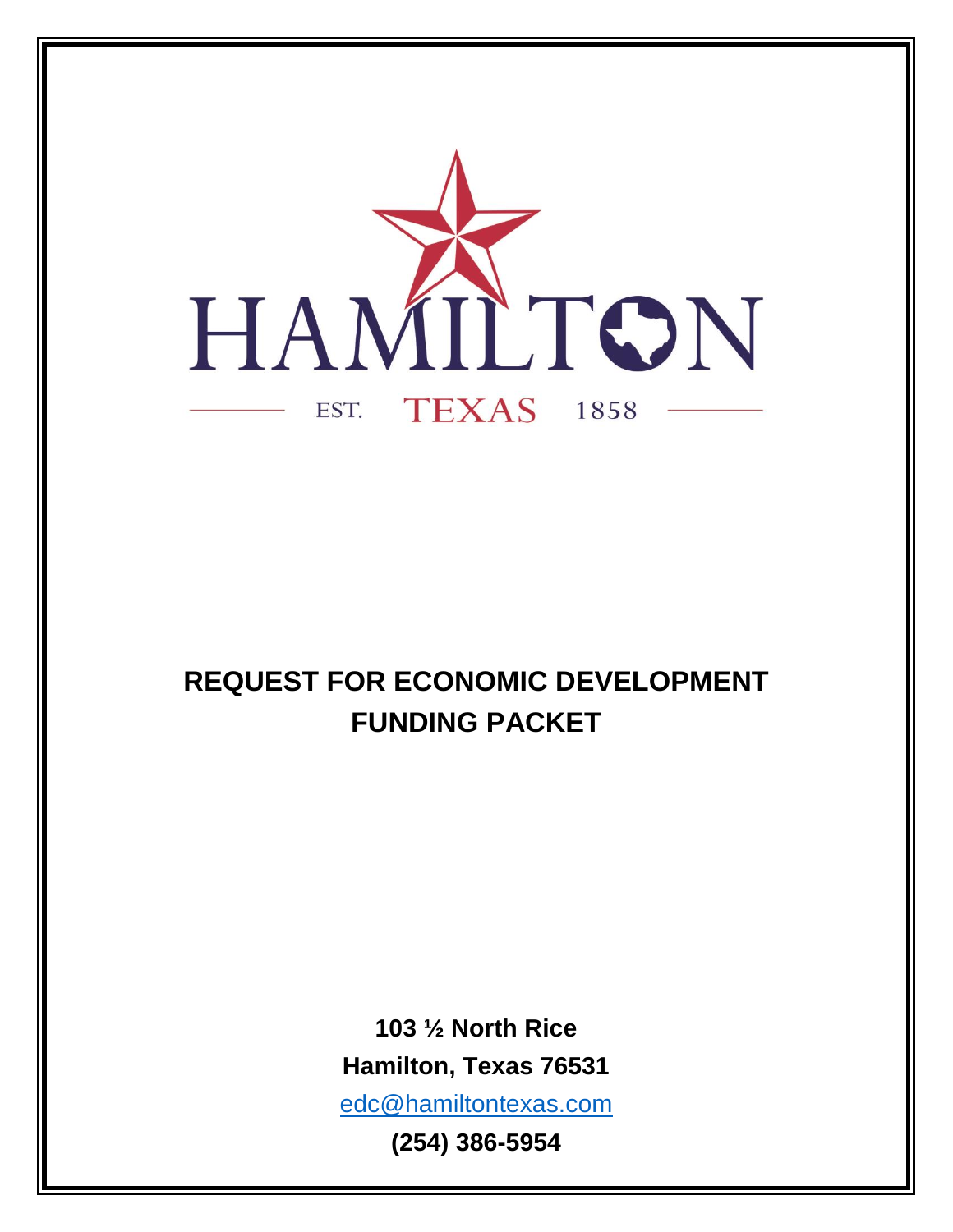

### **Instructions for Businesses Wishing to Apply for Funding for an Economic Development Loan or Grant**

#### **General Conditions**

Business organizations requesting an HEDC loan or grant, are required to make a formal application. The requestor must submit (5) copies to the HEDC President or Executive Director. After the application is reviewed by the HEDC Finance Committee, a representative from your organization will be expected to attend the HEDC meeting and make a verbal presentation.

The proceeds of a grant or loan from the EDC must be used exactly as authorized in the final EDC action.

HEDC loan financing is intended to fill a gap that exists because of lack of access to other sources of financing. Thus, eligible businesses must be unable to meet their business' entire financing needs from conventional sources (banks and other financial institutions) and their own resources.

Preference will be given to projects that retain existing jobs and/or create new jobs.

HEDC will consider incentives/grants on a case-by-case basis.

#### **Grant/Loan Application Form**

Your application must be on a form provided by the HEDC and must include the following attachments.

#### **Project Description**

- Discuss the amount and nature of the funding request and your estimate of its future impact on the economic health of the City of Hamilton. Include in this section the size of your payroll and your projections for the near future.
- Indicate the name(s) of the person(s) responsible for overseeing the project and the estimated start and finish dates of the project.
- Specify any time constraints which affect the project or the funding request and indicate the source of these constraints including self-imposed constraints.
- Attach copies of any related documents supporting your discussion (examples would be feasibility studies, estimates of construction costs, time schedules, employee needs, financial projections, etc.)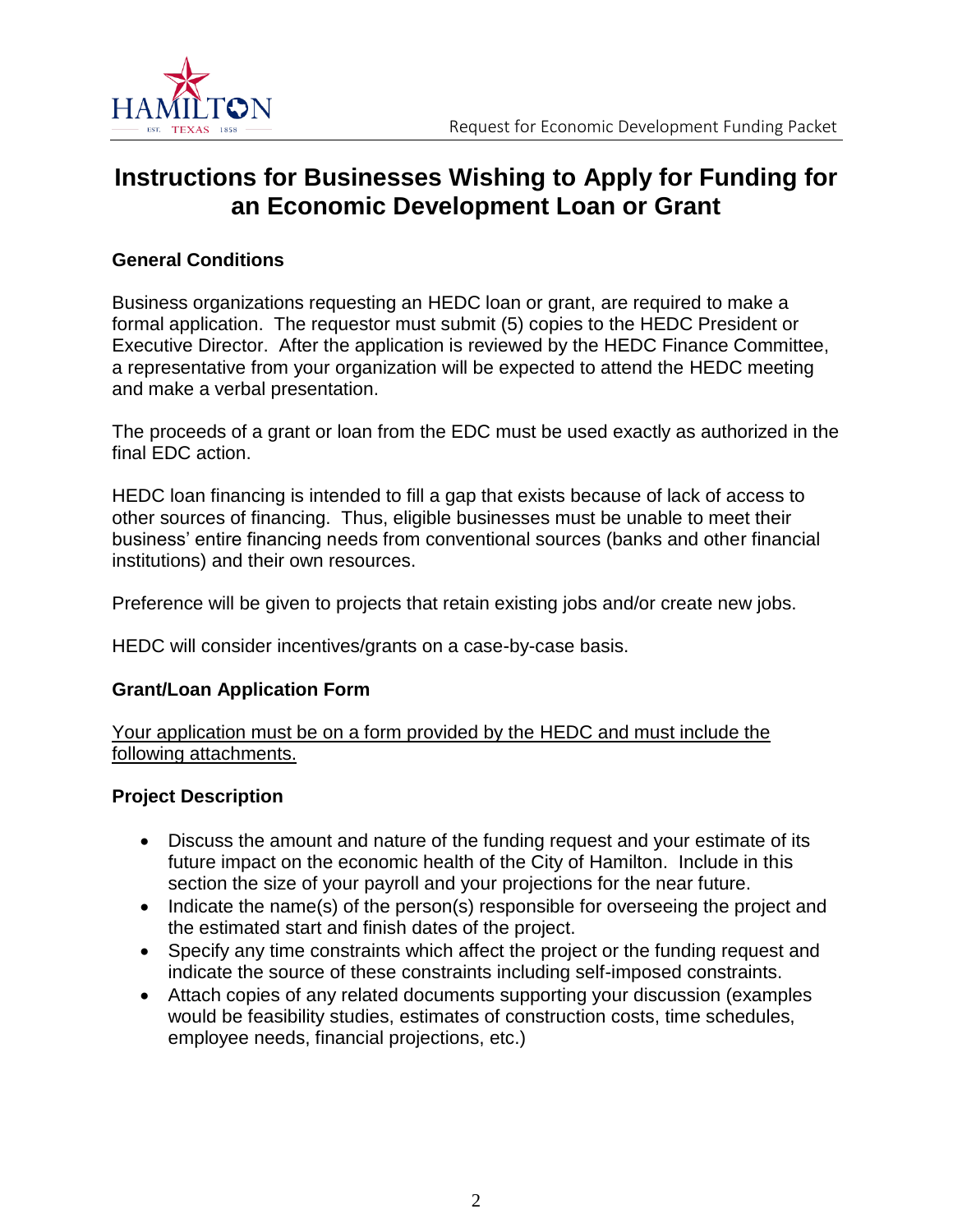

#### **Business Background**

- A short history of the business including the date the company was formed, the product line, customers, etc.
- A copy of the Charter and By-Laws (if incorporated)
- A list of the Officers and Directors of the company (or owner(s) if not incorporated)
- Biographic sketch of the Officers or owners if not incorporated
- Compensation for the Officers or owners if not incorporated for the past three years
- Resumes of key staff involved with this project
- A copy of the company's business plan

#### **Financial and Credit Information**

- Provide copies of your company's annual financial statement and Federal Income Tax Return for each of the preceding three years.
- Provide a completed credit application for your corporation of business, and one for each person who has responsibility for making corporate level decisions. These persons include the owners, corporate officers, managers, etc.

#### **Other**

• You may attach other material which you feel may assist the HEDC Board in its consideration of your request.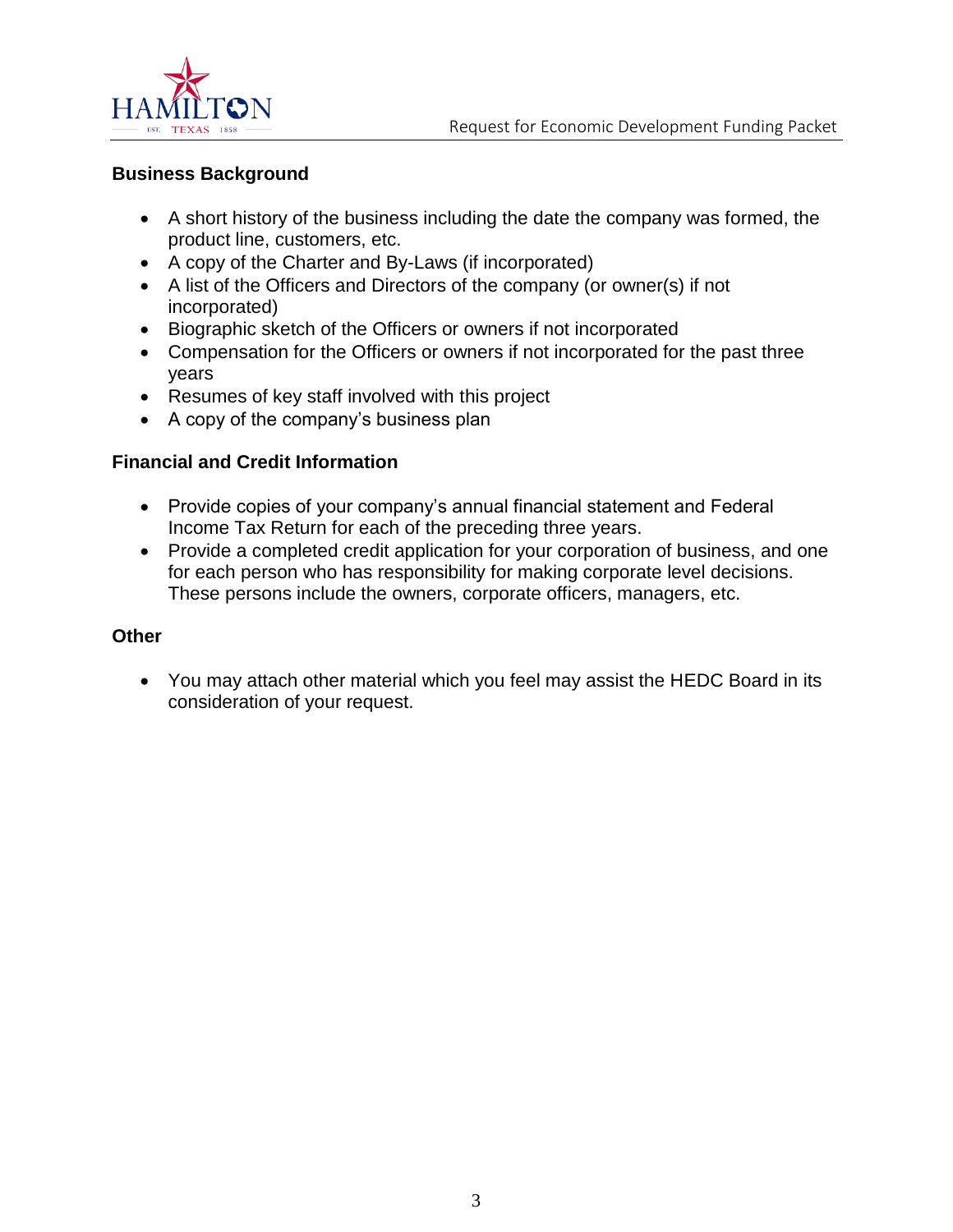

### **Procedural Steps for HEDC Loans and Grants**

There must occur a series of events before a project can be approved and funds disbursed. Normally this process is conducted during regular meetings of the Council and the HEDC.

#### **Applicant Attendance During Procedural Steps**

An applicant for HEDC funding must be present at the meeting of the Board where the funding request is considered. If the applicant fails to attend meetings as required and has not notified the Board in advance the Board, at its pleasure, may rescind the application with or without prejudice or table it until the next regular meeting of the Board. A tabled application will be cancelled if the applicant is not present at the next regular meeting of the Board.

#### **Tentative Approval**

The Board has the prerogative of granting, or refusing to grant, tentative approval for the project. Tentative approval does not bind the Board in any way, and is not a guarantee that the application will receive final approval.

#### **Public Notice**

A public notice of the tentative approval must be published in the Hamilton Herald News at the next available opportunity.

#### **60-Day Waiting Period**

The Public has the right to petition the City to require and election on your request. The results of an election take precedence over any other action by the Council or the HEDC. The 60-day waiting period begins with the date of a public notice in the Hamilton Herald News.

The 60-day waiting period is a procedural step required by law. EDC procedures may take a total of 90 days. There is no provision in law which allows for the 60-day waiting period to be shortened. If your project can't wait, the EDC can't help you. There are no exceptions.

#### **Advice to the City Council**

During the 60-day waiting period the City Council will be advised that your application is in process. No action is requested of the Council at this point. If the project is greater than \$10,000.00, the Council must pass two resolutions before approval of the project is complete.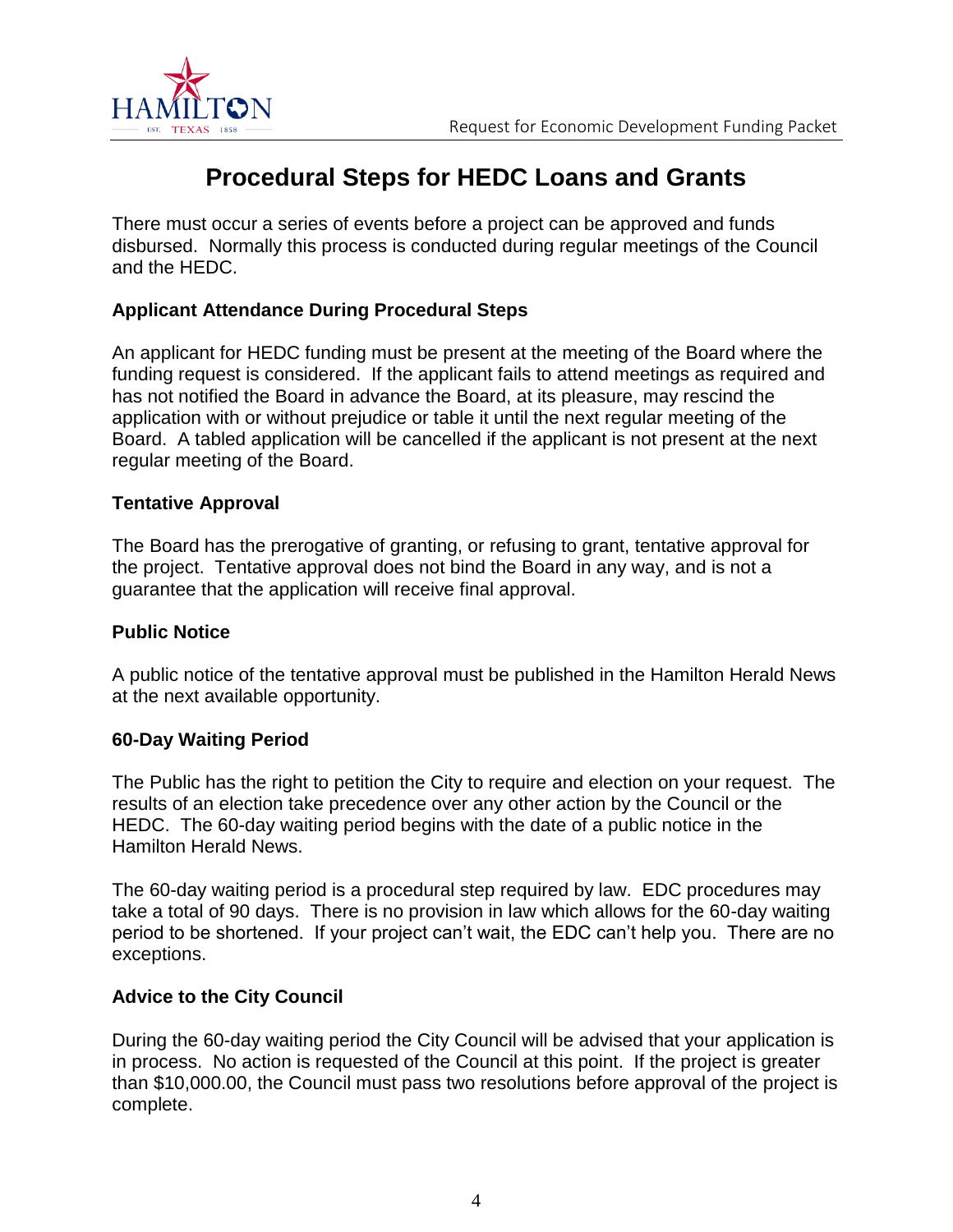

#### **Election**

In the event a petition bearing the signatures of at least 10% of the registered voters of the City is brought to City Hall before or on the  $60<sup>th</sup>$  day of the waiting period, an election may be required. The project is either approved or disapproved based on the results of the election.

#### **City Council Action**

Action by the Council is the final step in the process. The council has the prerogative of approving, disapproving, or returning the funding request to the EDC for further consideration.

#### **Signing of a Formal Contract**

Your organization is required to sign a contract with the EDC in which it will be stipulated that funds will be used as represented to the EDC. Failure to use the funds as represented to the EDC will constitute a default which could result in a requirement that part or all of the money be repaid to the EDC, the amount to be determined by the EDC. The contract will be written as a performance contract.

#### **Reporting the Progress on the Project**

Your contract with the EDC will stipulate that you will be required to make a monthly progress report at each regular meeting of the EDC until the project is completed. When the project is completed you must make a final report to the EDC. Your report can be written or verbal but it must be presented in person by a representative of your organization.

In case of an exceptional situation and upon application to the President or Executive Director of the EDC the reporting requirement can be deferred. Failure to report may constitute a default which could result in a requirement that part or all the money be repaid to the EDC, the amount to be determined by the EDC.

#### **Follow Up After Project Completion**

The EDC is interested in evaluating the effectiveness of its own efforts in economic development in the City of Hamilton. To that end, the EDC will appreciate the opportunity to meet with you from time to time to get your insight on the effectiveness of the economic development program in the City of Hamilton and how it can be improved.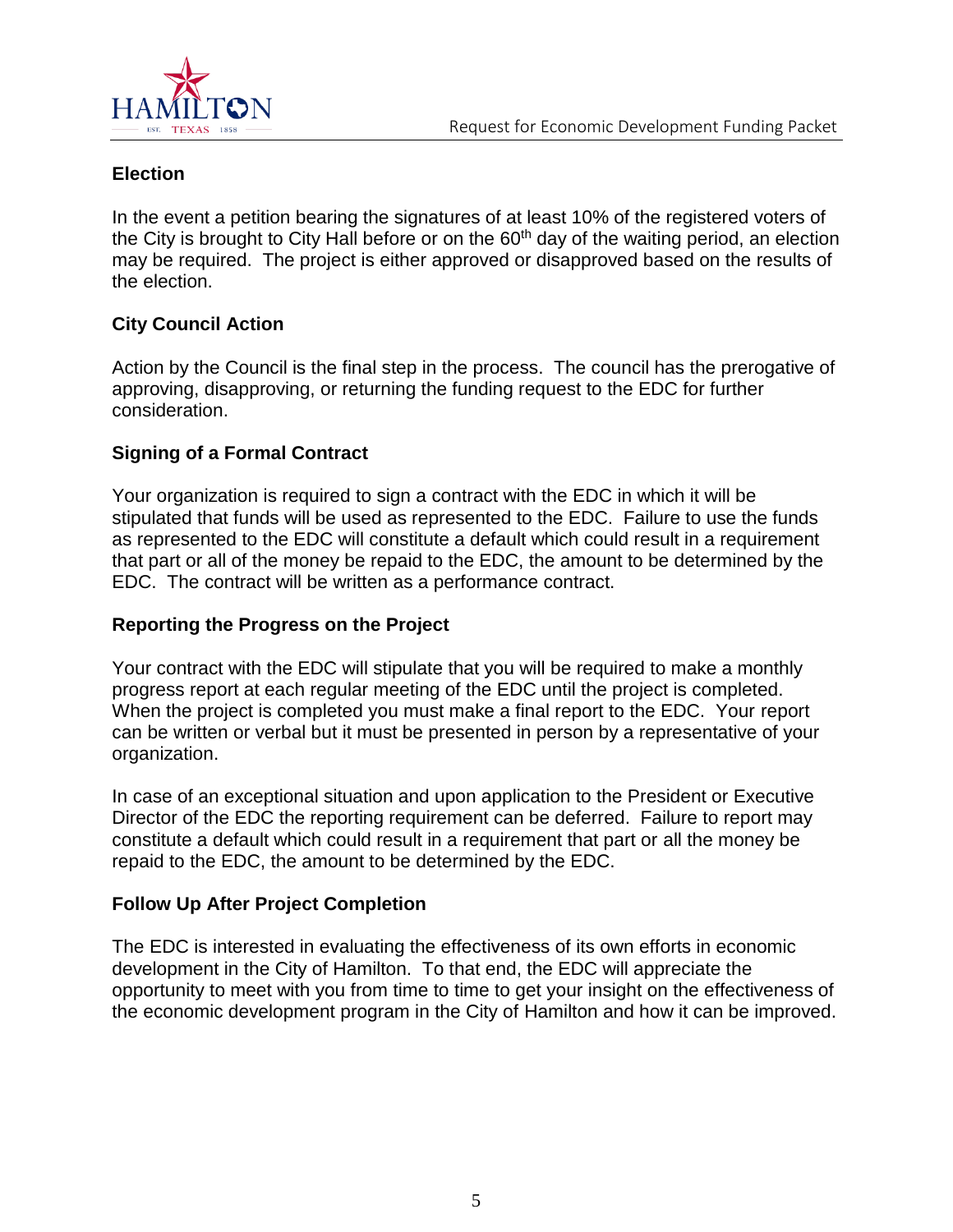

## **Loan/Grant Application**

#### **Identification Information**

| Legal Name              |  |
|-------------------------|--|
| <b>Physical Address</b> |  |
| <b>Mailing Address</b>  |  |
| City, State, Zip        |  |
| Phone                   |  |
| Fax                     |  |
| <b>Contact Person</b>   |  |
| E-mail Address          |  |
| State Tax ID No.        |  |
| Federal Tax ID No.      |  |

| <b>Board Members/Officers</b> | <b>Office Held</b> | <b>Address</b> |
|-------------------------------|--------------------|----------------|
|                               |                    |                |
|                               |                    |                |
|                               |                    |                |
|                               |                    |                |
|                               |                    |                |

This request if for a: \_\_\_\_\_\_\_ Loan and/or Grant \_\_\_\_\_\_\_

Amount of request for HEDC Funding: \$

Anticipated Starting Date:\_\_\_\_\_\_\_\_\_\_\_\_\_\_\_ Completion Date:\_\_\_\_\_\_\_\_\_\_\_\_\_\_\_ of project.

Specific Purpose of HEDC funding request:

\_\_\_\_\_\_\_\_\_\_\_\_\_\_\_\_\_\_\_\_\_\_\_\_\_\_\_\_\_\_\_\_\_\_\_\_\_\_\_\_\_\_\_\_\_\_\_\_\_\_\_\_\_\_\_\_\_\_\_\_\_\_\_\_\_\_\_\_\_\_

\_\_\_\_\_\_\_\_\_\_\_\_\_\_\_\_\_\_\_\_\_\_\_\_\_\_\_\_\_\_\_\_\_\_\_\_\_\_\_\_\_\_\_\_\_\_\_\_\_\_\_\_\_\_\_\_\_\_\_\_\_\_\_\_\_\_\_\_\_\_

\_\_\_\_\_\_\_\_\_\_\_\_\_\_\_\_\_\_\_\_\_\_\_\_\_\_\_\_\_\_\_\_\_\_\_\_\_\_\_\_\_\_\_\_\_\_\_\_\_\_\_\_\_\_\_\_\_\_\_\_\_\_\_\_\_\_\_\_\_\_

\_\_\_\_\_\_\_\_\_\_\_\_\_\_\_\_\_\_\_\_\_\_\_\_\_\_\_\_\_\_\_\_\_\_\_\_\_\_\_\_\_\_\_\_\_\_\_\_\_\_\_\_\_\_\_\_\_\_\_\_\_\_\_\_\_\_\_\_\_\_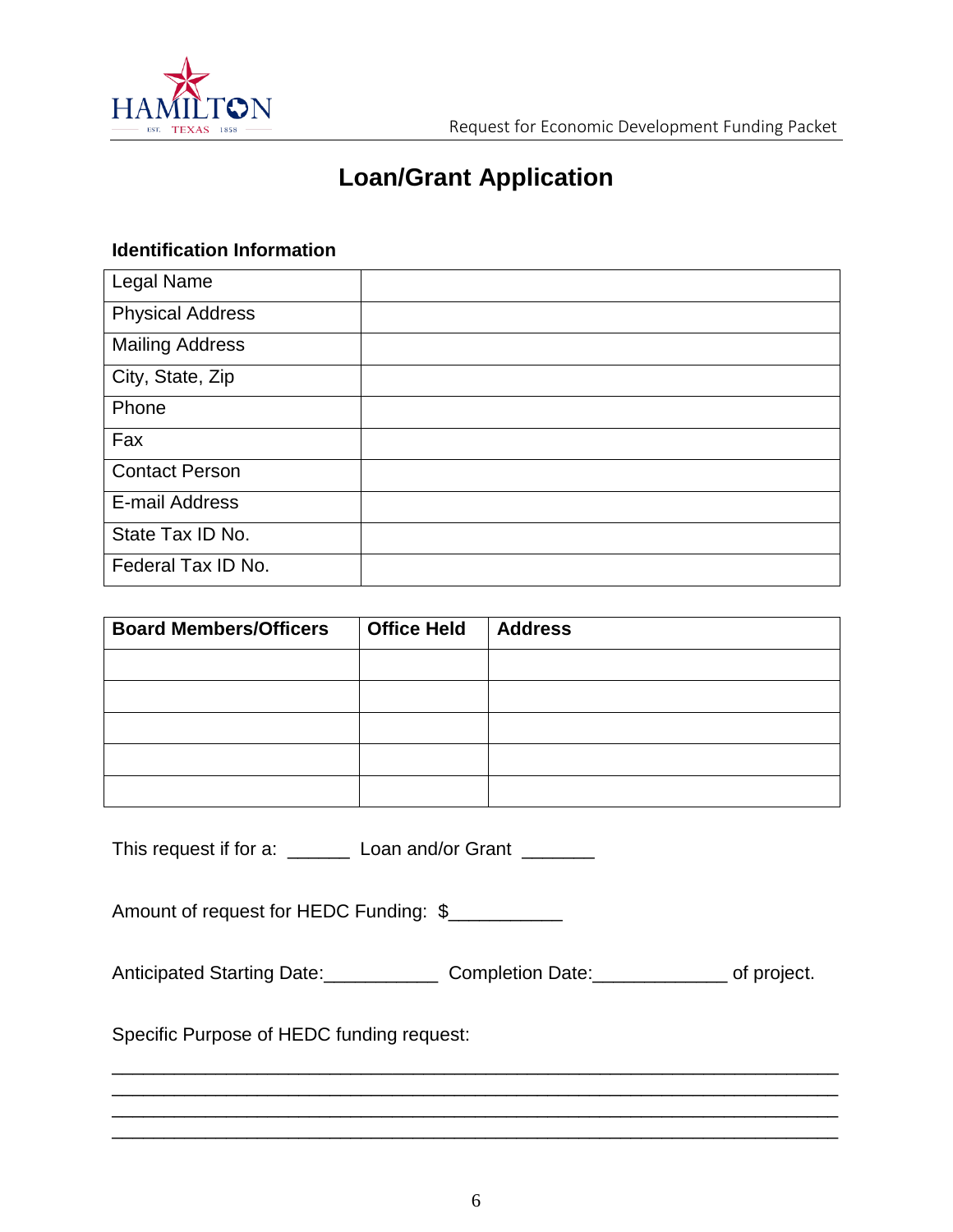

#### **Evidence of Financial Solvency**

- $\Box$  Yes  $\Box$  No Has the business or any of its officers ever been involved in a bankruptcy?
- $\Box$  Yes  $\Box$  No Has the business or any of its officers ever defaulted on any loans or other financial obligations?
- $\Box$  Yes  $\Box$  No Does the business or any of its officers have any loans or other financial obligations on which payments are not current?

If you answered yes to any of the above questions, please **attach** a brief explanation.

#### **Evidence of Sufficient Funding for Project**

| <b>Funding Type</b>      | <b>Source</b> | <b>Amount</b> |
|--------------------------|---------------|---------------|
| <b>Equity Investment</b> |               |               |
| <b>EDC Funding</b>       |               |               |
| <b>Bank Loans</b>        |               |               |
| <b>Other Loans</b>       |               |               |
| <b>Other Sources</b>     |               |               |
|                          | <b>TOTAL</b>  |               |

\*Please **attach** evidence of funding sources, such as letters of commitment or intent to fund.

#### **Estimate of Economic Impact**

How many and what type of jobs will this project **create**?

|                                |                  | Number of Jobs Created |                  |                  |
|--------------------------------|------------------|------------------------|------------------|------------------|
| Job Title or Type              | <b>Estimated</b> | At                     | <b>Beginning</b> | <b>Beginning</b> |
|                                | Pay Scale        | Start-Up               | of Year 2        | of Year 3        |
|                                |                  |                        |                  |                  |
|                                |                  |                        |                  |                  |
|                                |                  |                        |                  |                  |
|                                |                  |                        |                  |                  |
|                                |                  |                        |                  |                  |
| Total No. of Jobs Created      |                  |                        |                  |                  |
| <b>Total Estimated Payroll</b> |                  |                        |                  |                  |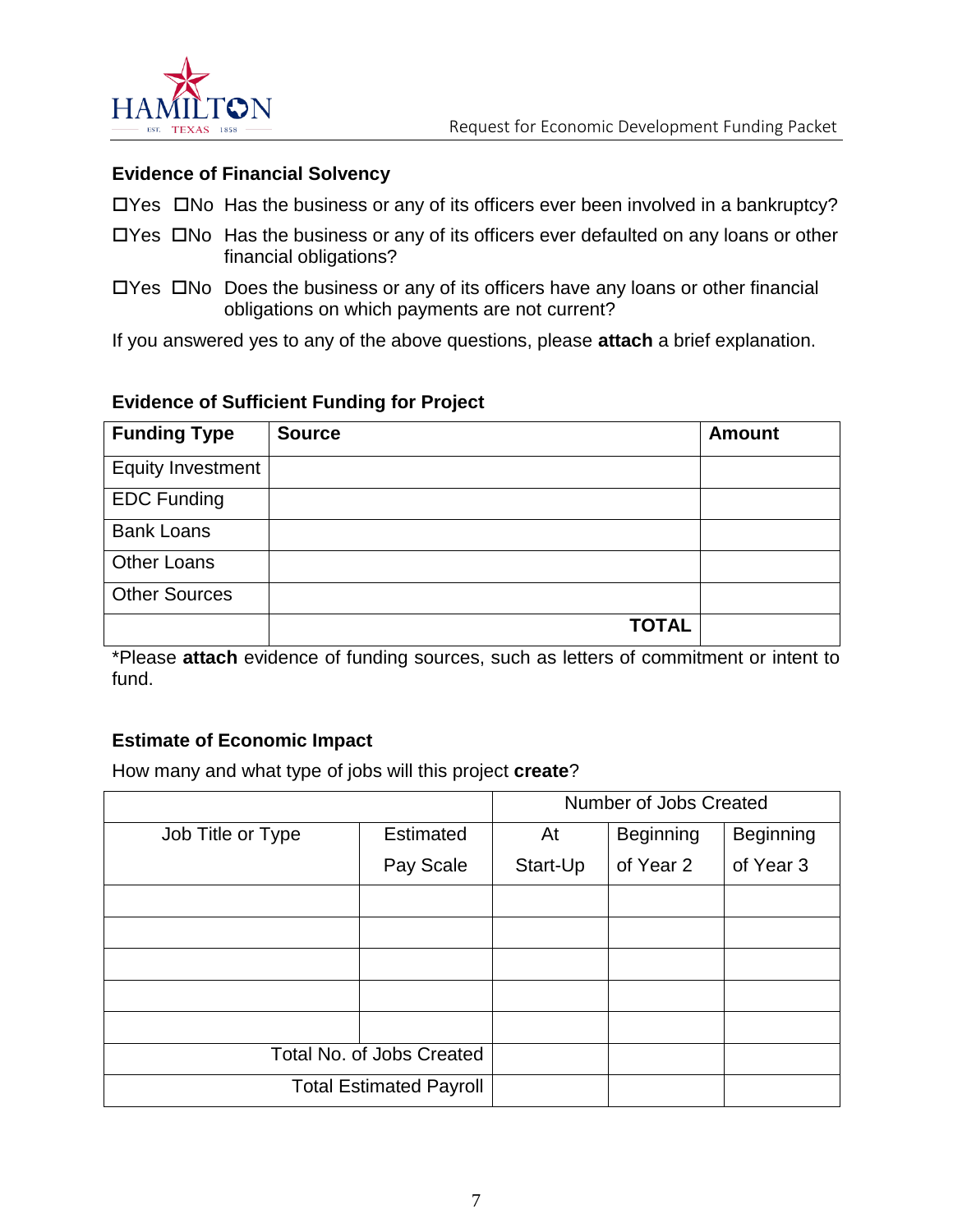

Please indicate in the chart on the previous page which jobs will you:

• Fill locally (**L**)

• Fill by transfer from other facilities or recruit from outside the Hamilton area (**O**)

#### How many and what type of jobs will this project **retain or impact**?

|                                     |                  | Number of Jobs Retained/Impacted |                  |                  |
|-------------------------------------|------------------|----------------------------------|------------------|------------------|
| Job Title or Type                   | <b>Estimated</b> | At                               | <b>Beginning</b> | <b>Beginning</b> |
|                                     | Pay Scale        | Start-Up                         | of Year 2        | of Year 3        |
|                                     |                  |                                  |                  |                  |
|                                     |                  |                                  |                  |                  |
|                                     |                  |                                  |                  |                  |
|                                     |                  |                                  |                  |                  |
|                                     |                  |                                  |                  |                  |
|                                     |                  |                                  |                  |                  |
|                                     |                  |                                  |                  |                  |
| Total No. of Jobs Retained/Impacted |                  |                                  |                  |                  |
| <b>Total Estimated Payroll</b>      |                  |                                  |                  |                  |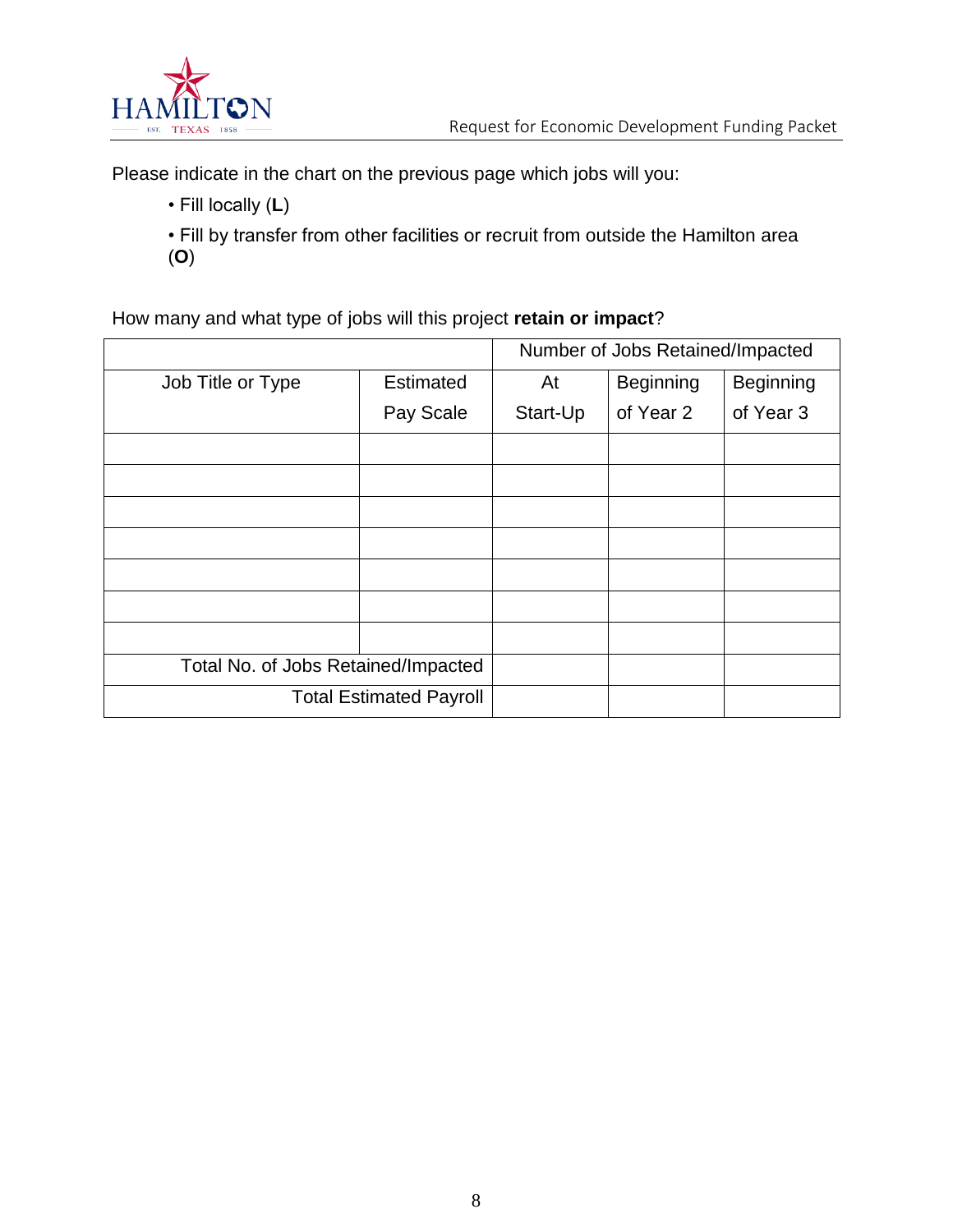

#### In what ways will this project benefit the economic status of Hamilton and the Hamilton area? Respond to as many of the following as apply: (Use back of sheet if more space is needed)

1. Will this project add to the tax base of the City, School and/or County?

2. Will the project have an impact on tourism?

3. New construction, refurbishing existing structure, or?

4. Purchase of materials, supplies, equipment (initially and ongoing)

5. Will and/or how will local businesses be given a fair chance or opportunity to participate?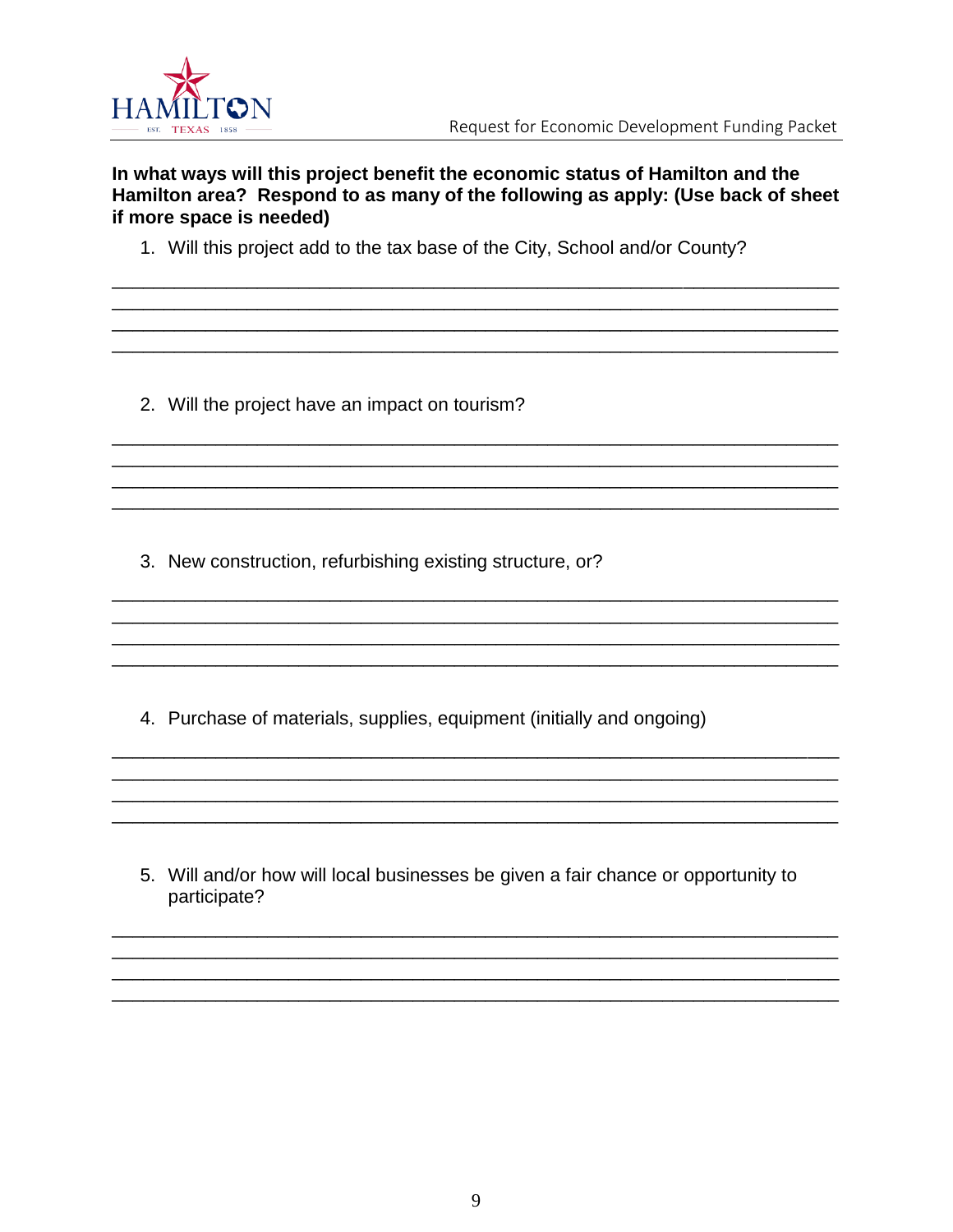

#### **Conditions, expectations, needs or requests to accomplish project:**

\_\_\_\_\_\_\_\_\_\_\_\_\_\_\_\_\_\_\_\_\_\_\_\_\_\_\_\_\_\_\_\_\_\_\_\_\_\_\_\_\_\_\_\_\_\_\_\_\_\_\_\_\_\_\_\_\_\_\_\_\_\_\_\_\_\_\_\_\_\_ \_\_\_\_\_\_\_\_\_\_\_\_\_\_\_\_\_\_\_\_\_\_\_\_\_\_\_\_\_\_\_\_\_\_\_\_\_\_\_\_\_\_\_\_\_\_\_\_\_\_\_\_\_\_\_\_\_\_\_\_\_\_\_\_\_\_\_\_\_\_

\_\_\_\_\_\_\_\_\_\_\_\_\_\_\_\_\_\_\_\_\_\_\_\_\_\_\_\_\_\_\_\_\_\_\_\_\_\_\_\_\_\_\_\_\_\_\_\_\_\_\_\_\_\_\_\_\_\_\_\_\_\_\_\_\_\_\_\_\_\_ \_\_\_\_\_\_\_\_\_\_\_\_\_\_\_\_\_\_\_\_\_\_\_\_\_\_\_\_\_\_\_\_\_\_\_\_\_\_\_\_\_\_\_\_\_\_\_\_\_\_\_\_\_\_\_\_\_\_\_\_\_\_\_\_\_\_\_\_\_\_

\_\_\_\_\_\_\_\_\_\_\_\_\_\_\_\_\_\_\_\_\_\_\_\_\_\_\_\_\_\_\_\_\_\_\_\_\_\_\_\_\_\_\_\_\_\_\_\_\_\_\_\_\_\_\_\_\_\_\_\_\_\_\_\_\_\_\_\_\_\_ \_\_\_\_\_\_\_\_\_\_\_\_\_\_\_\_\_\_\_\_\_\_\_\_\_\_\_\_\_\_\_\_\_\_\_\_\_\_\_\_\_\_\_\_\_\_\_\_\_\_\_\_\_\_\_\_\_\_\_\_\_\_\_\_\_\_\_\_\_\_

\_\_\_\_\_\_\_\_\_\_\_\_\_\_\_\_\_\_\_\_\_\_\_\_\_\_\_\_\_\_\_\_\_\_\_\_\_\_\_\_\_\_\_\_\_\_\_\_\_\_\_\_\_\_\_\_\_\_\_\_\_\_\_\_\_\_\_\_\_\_ \_\_\_\_\_\_\_\_\_\_\_\_\_\_\_\_\_\_\_\_\_\_\_\_\_\_\_\_\_\_\_\_\_\_\_\_\_\_\_\_\_\_\_\_\_\_\_\_\_\_\_\_\_\_\_\_\_\_\_\_\_\_\_\_\_\_\_\_\_\_

\_\_\_\_\_\_\_\_\_\_\_\_\_\_\_\_\_\_\_\_\_\_\_\_\_\_\_\_\_\_\_\_\_\_\_\_\_\_\_\_\_\_\_\_\_\_\_\_\_\_\_\_\_\_\_\_\_\_\_\_\_\_\_\_\_\_\_\_\_\_ \_\_\_\_\_\_\_\_\_\_\_\_\_\_\_\_\_\_\_\_\_\_\_\_\_\_\_\_\_\_\_\_\_\_\_\_\_\_\_\_\_\_\_\_\_\_\_\_\_\_\_\_\_\_\_\_\_\_\_\_\_\_\_\_\_\_\_\_\_\_

1. Tax abatement, City, or County?

2. Zoning, change or need?

3. Infrastructure, roads/utilities?

4. Demolition of existing structures?

#### 5. Other

**This statement is to certify that a business does not and will not knowingly employ an undocumented worker. If after receiving a public subsidy the business is convicted of a violation under 8 U.S.C. Section 1324a(f) the business shall repay the amount of the public subsidy with interest, at the rate and according to other terms provided by the agreement not later than 120th day after the date the 4B corporation notifies the business of the violation.**

| <b>Applicant Signature</b> | Date | <b>EDC President Signature</b> | Date |
|----------------------------|------|--------------------------------|------|